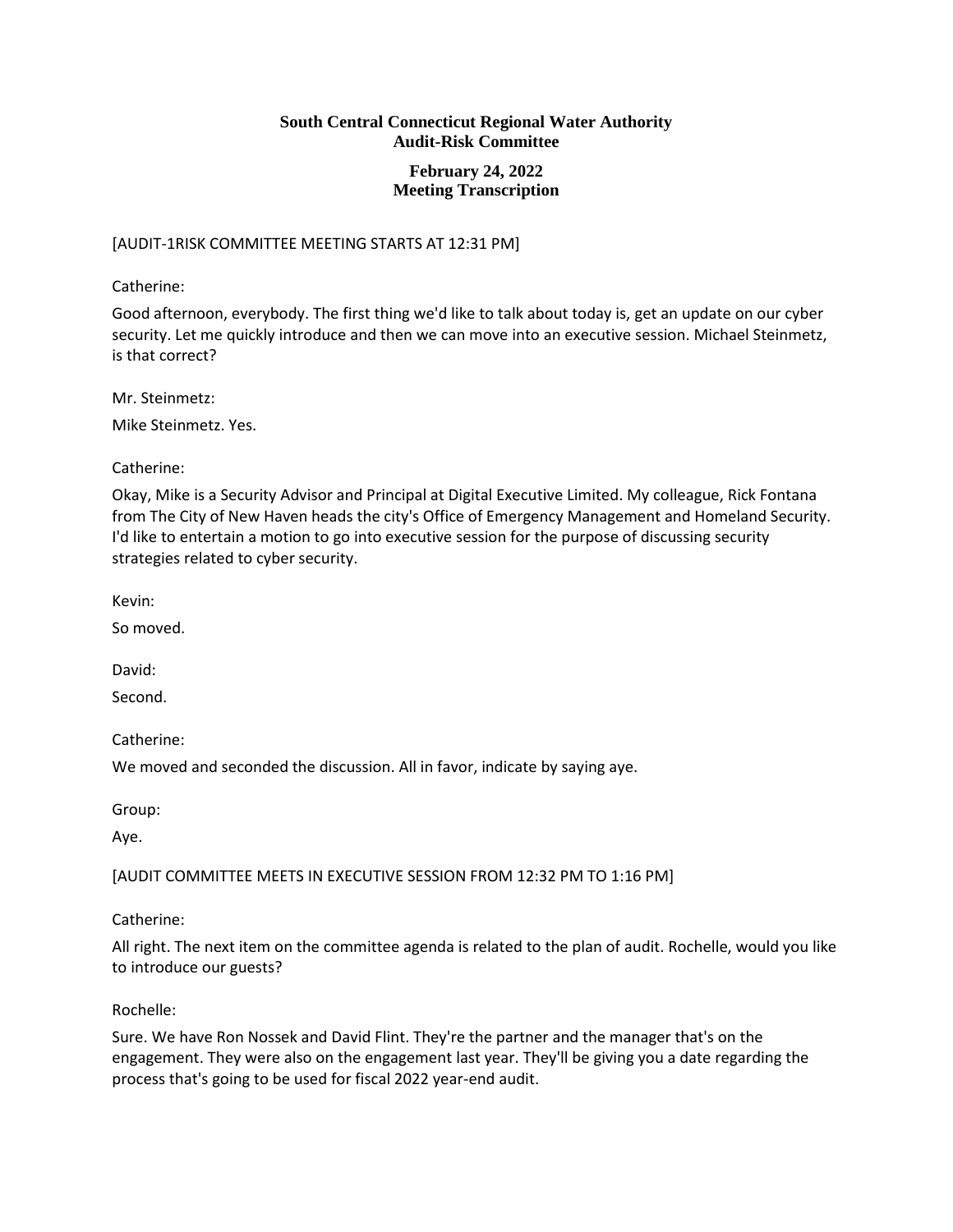Catherine:

Okay. So, this is the second audit following the acquisition of BlumShapiro by CLA?

Rochelle:

Yes, it is. It is the first audit, is my understanding that's going to follow, fully the CLA methodology.

David Flint:

That's correct.

Rochelle:

Last year was a bit of a transition year.

Catherine:

Thank you.

Rochelle:

Okay. Ron and Dave, take it away.

## Mr. Nossek:

Hi, everybody. It's good to see you. You did receive, I see it up on screen now, our communication. This is the template. This is a little bit different from the very beginning, relative to what you may have been used to see from BlumShapiro. This is the correspondence to those charged with governance, to be communicated to you during the planning phase of the engagement.

# Mr. Nossek:

For the most part, what this goes through, and I'll summarize it very quickly for you. It really is solely about CLA's responsibilities, your auditor's responsibilities under general accepted auditing standards and generally accepted governmental auditing standards relative to the performance of our engagement that we've contracted to perform with you.

### Mr. Nossek:

Its relevance, really is to the financial statements, and the process of identifying and assessing the risk of material misstatement to the financial statements and the fact that our audit plan is developed based off of the identification and assessment of those risks. Then also, relative to our responsibility under governmental auditing standards, to the internal control system that is relevant to the financial reporting process of the authority.

# Mr. Nossek:

In the case of the internal control, if there are any significant deficiencies or material weaknesses relative to internal control, we will communicate those to you in a written communication at the end of the audit engagement.

### Mr. Nossek: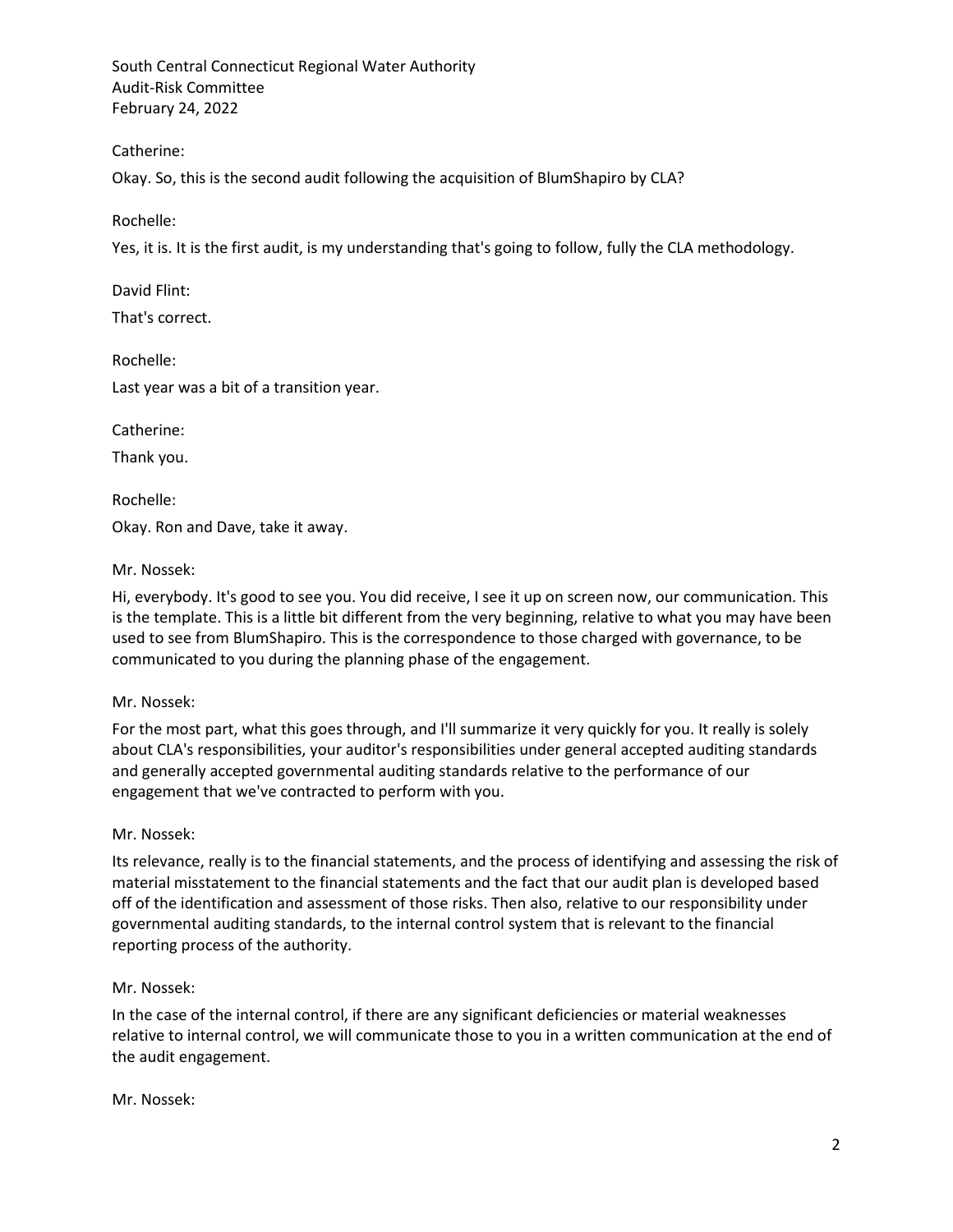We will, probably if there's any, or not probably, if there's anything of real significance that comes to our attention during the performance of our procedures, we'll reach out to you immediately, relative to something of that matter. If it's general in nature, if you will, it may just wait until the end of the engagement, prior to issuance but during the wrap-up phase.

## Mr. Nossek:

Timing-wise, we're scheduled right now to be out there, begin our work on April 11th. As Rochelle clarified, this is the second audit, if you will that, the audit opinion will be on CLA letterhead, but we are under full CLA audit methodology for the first time since performing work for the authority.

## Mr. Nossek:

Last year, due to the timing of the engagement, we were grandfathered into BlumShapiro methodology, to be able to utilize BlumShapiro methodology. This year, that will not be the case. You will, and I guess when I say you, more focused towards management. You will see quite a few changes relative to the work we're doing and the work we have to do.

## Mr. Nossek:

Perhaps areas of focus, although they shouldn't change all that much relative to where we're going to focus the bulk of our time, but one of the things that we used to integrate into this communication with you, with the board was our fraud risk inquiries to those charged with governance.

## Mr. Nossek:

In this meeting, I don't want to cut off, if there's any communication that you would like to convey to us right now, relative to areas that you think are important for us to look at, or if there are any concerns relative to fraud, be it actual, or perhaps considered an area of weakness, certainly you can communicate those to us today.

### Mr. Nossek:

We will reach out to the board chair and actually have an interview with the board chair as well as this committee chair in order to go through a formal fraud risk inquiry with you. It's probably 20 to 30 minutes worth of time depending on what percolates up from that conversation.

### Mr. Nossek:

That will be something that's a little bit different. We may, although we haven't made a final decision on this, but we may send related party inquiries out to certain board members as well, as part of our audit process. That will be something that's a little bit different than what you're used to.

### Mr. Nossek:

What I would respectfully ask is if communications of that nature do come to you that, you turn them around and get them back to us as quickly as you can. Most of them are in written form, but if you feel it would be a lot more efficient to your day and your responsibilities just to pick up a phone and talk to us about it, that's more than acceptable from our perspective. We just want to get a response from you, somehow, some way that we can document within our work product.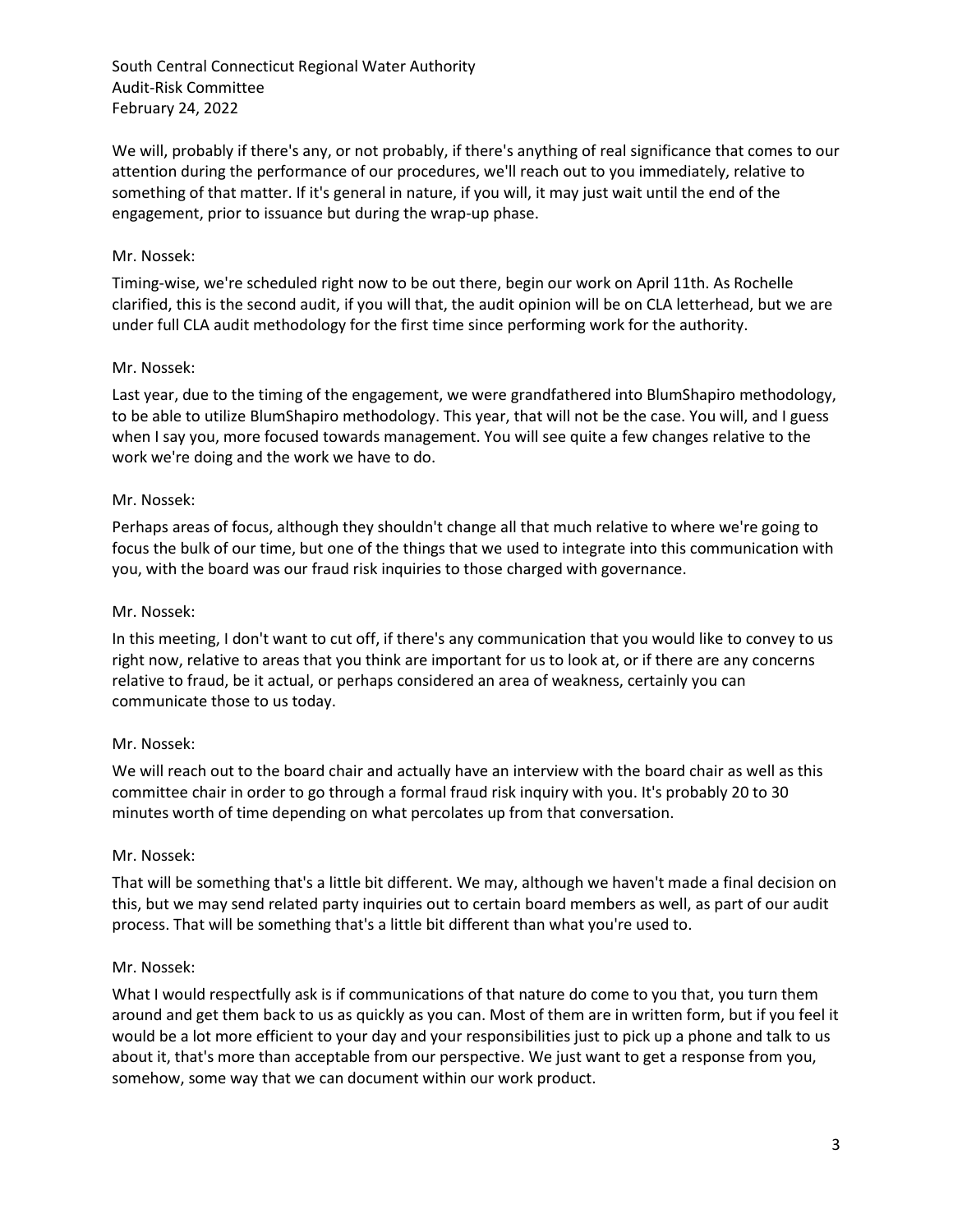## Mr. Nossek:

One of the bigger changes that's down on the backside is the national review process. There's a group of folks. The acronym we use is NATG. It's the National Assurance Technology Group, our technical group. All of our audits go through a second review with them. That is a relatively large difference from what BlumShapiro did.

## Mr. Nossek:

BlumShapiro, we used to do what's referred to in the industry as concurrent review. So, another partner would look at it, but not necessarily someone who does technical reviews 24/7, if you will.

## Mr. Nossek:

That does, because it is a rather large group, and they've got some folks that do it, maybe 50% of the time as well when there's overload and they need to get some more people involved. To give you, I guess a frame of reference, right now, I believe they're promising or assuring us there's about a 72-hour turnaround from when we submit a job to tech review.

## Mr. Nossek:

BlumShapiro used to come back to us in a day. On top of that, the focus of the review extends into the work paper product quite a bit more than what Blum concurrent review did. The focus, typically at Blum wasn't just on the financial statements.

### Mr. Nossek:

I'm really telling you all this so that ... We have had this communication with Rochelle. It takes a little more time, from the moment in time when we submit to second review, to when we're ready to finally issue those financial statements. We're trying to plan that into our work schedule. Trying to feather that into, if you will, working with management, with Rochelle and her team because there's a certain timeline that they need in order to prepare for us.

### Mr. Nossek:

We'll work together and we'll communicate a lot, but I guess I just want to forewarn you that timing might get tight down the back end. That's what we've been experiencing, but we'll do everything we can to meet the deadlines that we have committed to.

### Mr. Nossek:

Then finally, just from the perspective of risk areas that, perhaps ... Not perhaps in this case, but are new to the Authority is based off of the acquisition activity that has taken place. There will be some additional work we're going to be doing, relative to that transaction and/or those transactions, if anything else transpires between now and the end of the fiscal year that is unique, relative to what we've seen or what I've seen in my time with you.

### Mr. Nossek:

One of the things that we will need to do is that, that is an area, a transactional area that will have to go through our national office as well. That will be Rochelle, I guess. I'm really, I guess, giving you the heads-up on this.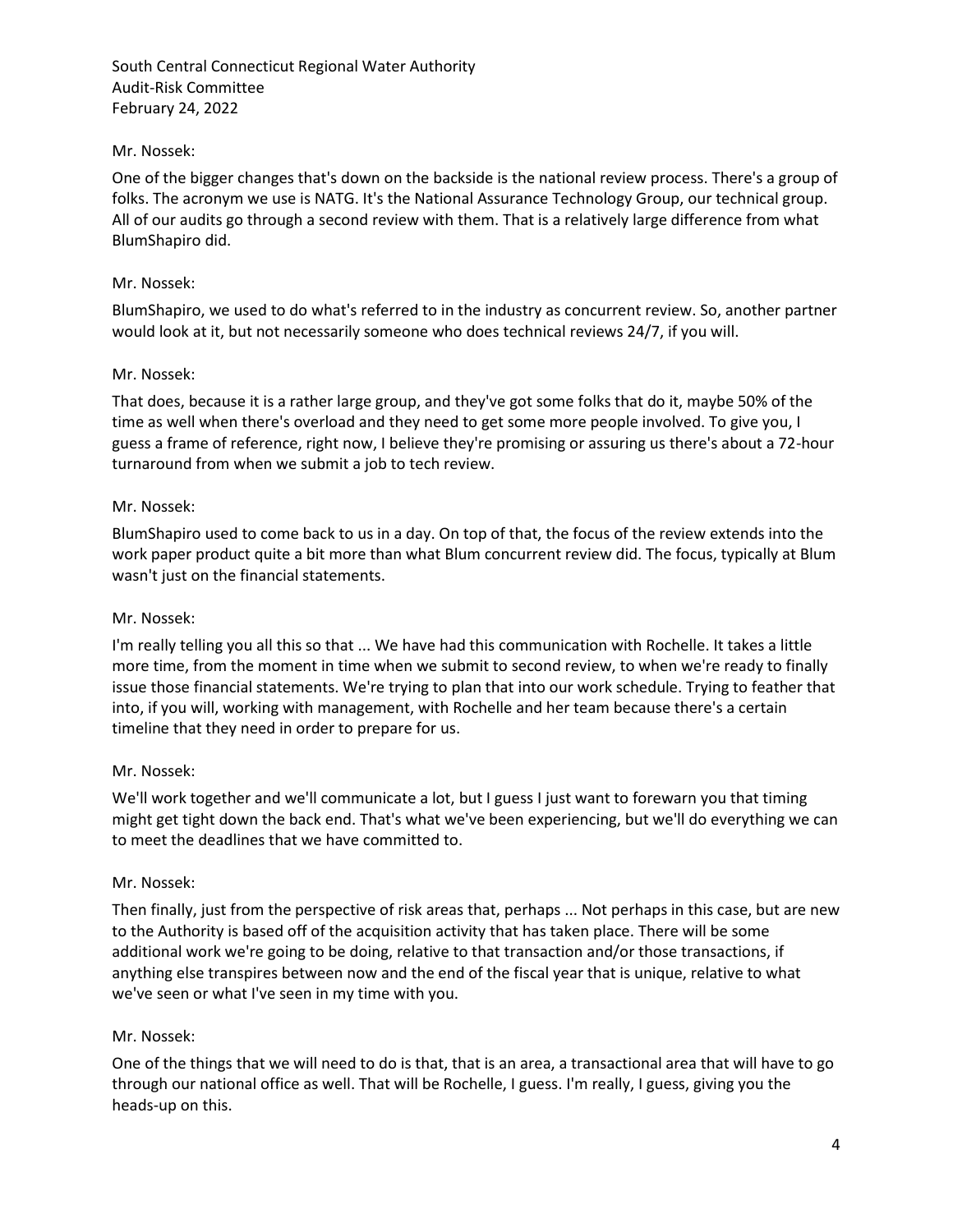## Mr. Nossek:

That's going to be one of the first things that we're going to address when we get in to begin final fieldwork because at that point in time we're going to want to kick it to NATG immediately and get their clearance on it. If we need to tweak the work we've done, have plenty of time still left in the field, to be able to do that.

## Mr. Nossek:

Those are the areas I was just going to address with you today, relative to this meeting. I'll turn it back to you. If you have any questions, we're here to answer them. If not, we're only a phone call away and always willing to take the call.

Catherine:

Are there any questions concerning the audit plan?

Larry:

Ron, hi. This is Larry Bingaman.

Mr. Nossek:

Hi, Larry.

## Larry:

Any changes in regulations or standards that we should be aware of, or that you could be looking at our financials a little differently?

### Mr. Nossek:

No. There's nothing really significant in, so far as accounting standards. There is one GASB statement that's, year of implementation is the year that will be under audit, but it has to do with construction projects and the capitalization of interest during the course of that project. That's not a big deal. It's not that big of a lift.

### Mr. Nossek:

What you do have coming down the pike next year is the lease standard. That'll be something that we'll talk to you about on the exit meeting subsequent to the audit. I guess for now I would tell you that, that is a heavy lift. That standard is going to be a heavy lift to implement.

### Mr. Nossek:

CLA has some implementation strategies that we can assist you with. At that point in time I'll communicate what those are to you, and the decisions are going to be yours relative to, is it something you're going to do in-house or is it something that you're going to look to from an outside resource.

### Mr. Nossek:

Again, just the heads-up, so to speak is that it is a heavy lift. It's going to take some time to gather the information and evaluate the information in order to implement that standard.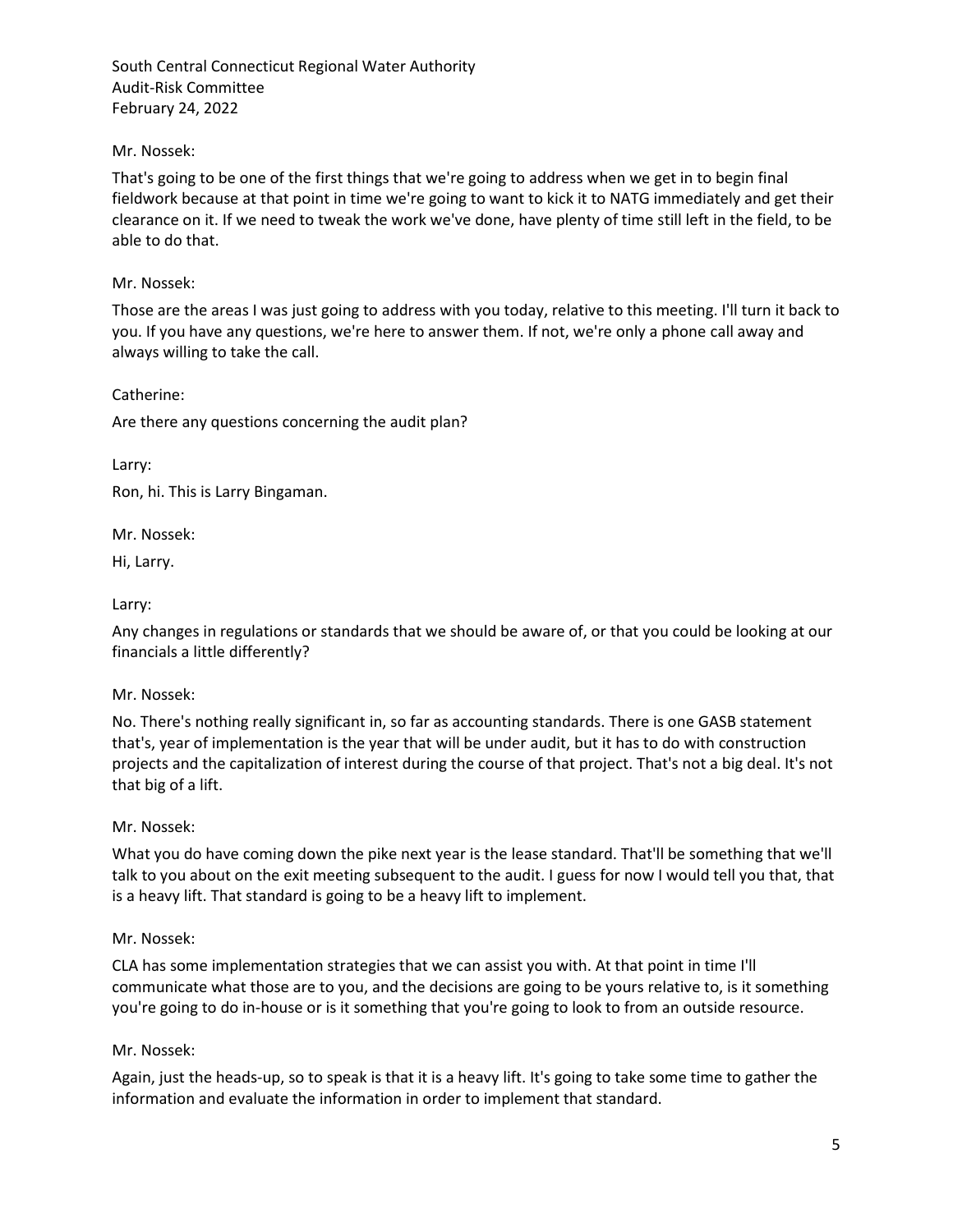Catherine:

Any other questions for our guest? I see none. Mr. Chairman, I think we can ... Well actually, entertain-

David:

Well, you're the chairman. Why don't we move to adjourn the risk audit committee.

Jennifer:

We have minutes. We're going to approve the minutes.

Catherine:

Oh.

Rochelle:

Yeah. Thank you, Ron and Dave. We'll be in touch.

Mr. Nossek: Okay. Thanks a lot, guys. Good to see you again.

Rochelle:

Thank you.

Kevin:

I make a motion to approve the minutes.

Catherine:

I missed one thing. I'm sorry. Did I hear, motion to approve the minutes of the audit risk committee?

Kevin:

You did.

Suzanne: By Kevin. I'll second it.

Catherine: Thank you. All in favor.

Group:

Aye.

Catherine:

Actually, that was unanimous so that's fine. All right. That being said, I entertain a motion to move out of ...